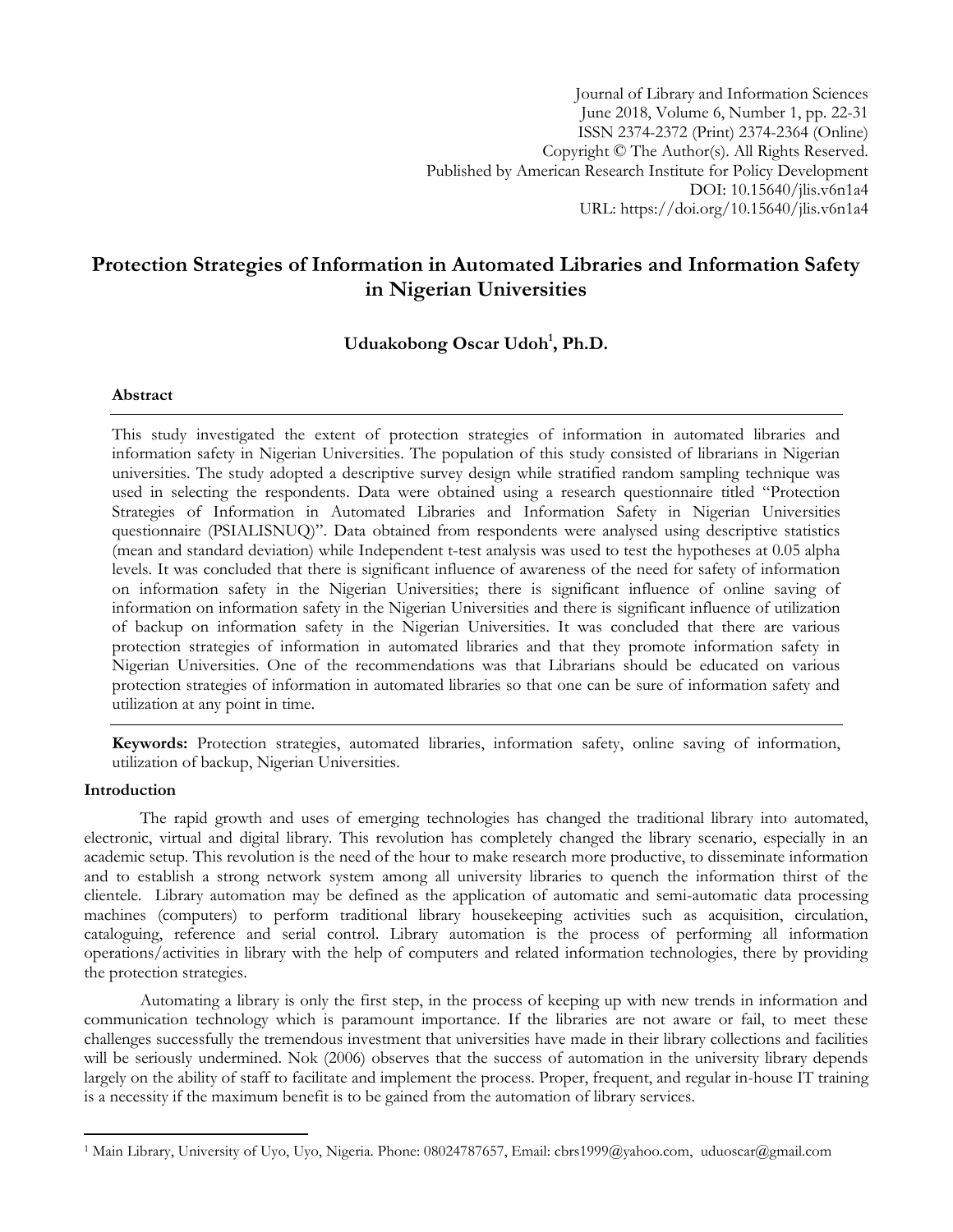It was further added that if the library ensures sound and quality automation of services and information resources, they need to creates new approach to user education, pays attention to the provision of continuing education for library staff, helping them to master the new techniques required for the management of electronic and the networked information resources and services, because the gains of automation are immeasurable.

Bavakutty (2006) pinpoint the fact that the information explosion, shrinking budgets, rising costs, a shift in the medium of publication, and lack of adequate staff are the major reasons that necessitate dependence on latest technologies in university libraries. The future of library automation system will include information kiosks, where people with no computer experience can access information easily. Information scientists will create human computer interfaces and library scientists will manage the resources. This study therefore seeks to determine protection strategies of information in automated libraries and information safety in Nigerian Universities.

#### **Statement of the Problem**

It is the wish and desire of a modern library to apply and enjoy the benefits of emerging technologies in its library. Developments in emerging technologies have had a tremendous impact on all kinds of libraries and information resource centres over the last two and half decades. The concept of library automation in universities is not new, but the situation is still not leveled with developed nations. The barriers that exist in the effective implementation of protection strategies in some Nigerian libraries are: systematic planning for automation, software and hardware collection, lack of awareness, nonexistence of standards, financial limitations, uncertainty and most importantly, lack of willing and competent human resources. In spite of all these limitations, this paper seeks to find out the strategies of information protection and safety in Nigerian university libraries.

#### **Objectives of the study**

The main objective of the study was to find out protection strategies of information in automated libraries and information safety in Nigerian Universities, while the specific objectives were as follows:

- 1.To find out the extent of awareness of the need for safety of information as a protection strategy of information safety in the Nigerian Universities libraries
- 2.To find out the level of automated libraries in Nigerian Universities as a protection strategy of information safety.
- 3.To find out the level of online saving of information as a protection strategy of information safety in Nigerian university libraries.
- 4.To find out the level of use of backup as a protection strategy of information safety in Nigerian university libraries

#### **Research questions**

The following research questions were also asked:

- 1. What is the influence of awareness of the need for safety of information on information safety in the Nigerian Universities?
- 2. What is the influence of automation of libraries on information safety in the Nigerian Universities?
- 3. What is the influence of online saving of information on information safety in Nigerian university libraries?
- 4. What is the influence of the use of backup on information safety in Nigerian university libraries?

# **Hypotheses**

The following hypotheses were tested:

- 1. There is no significant influence of awareness of the need for safety of information on information safety in the Nigerian Universities.
- 2. There is no significant influence of the level of automation of libraries on information safety in Nigerian Universities.
- 3. There is no significant influence of the use of online saving of information on information safety in the Nigerian University libraries.
- 4. There is no significant influence of the use of backup on information safety in the Nigerian University libraries.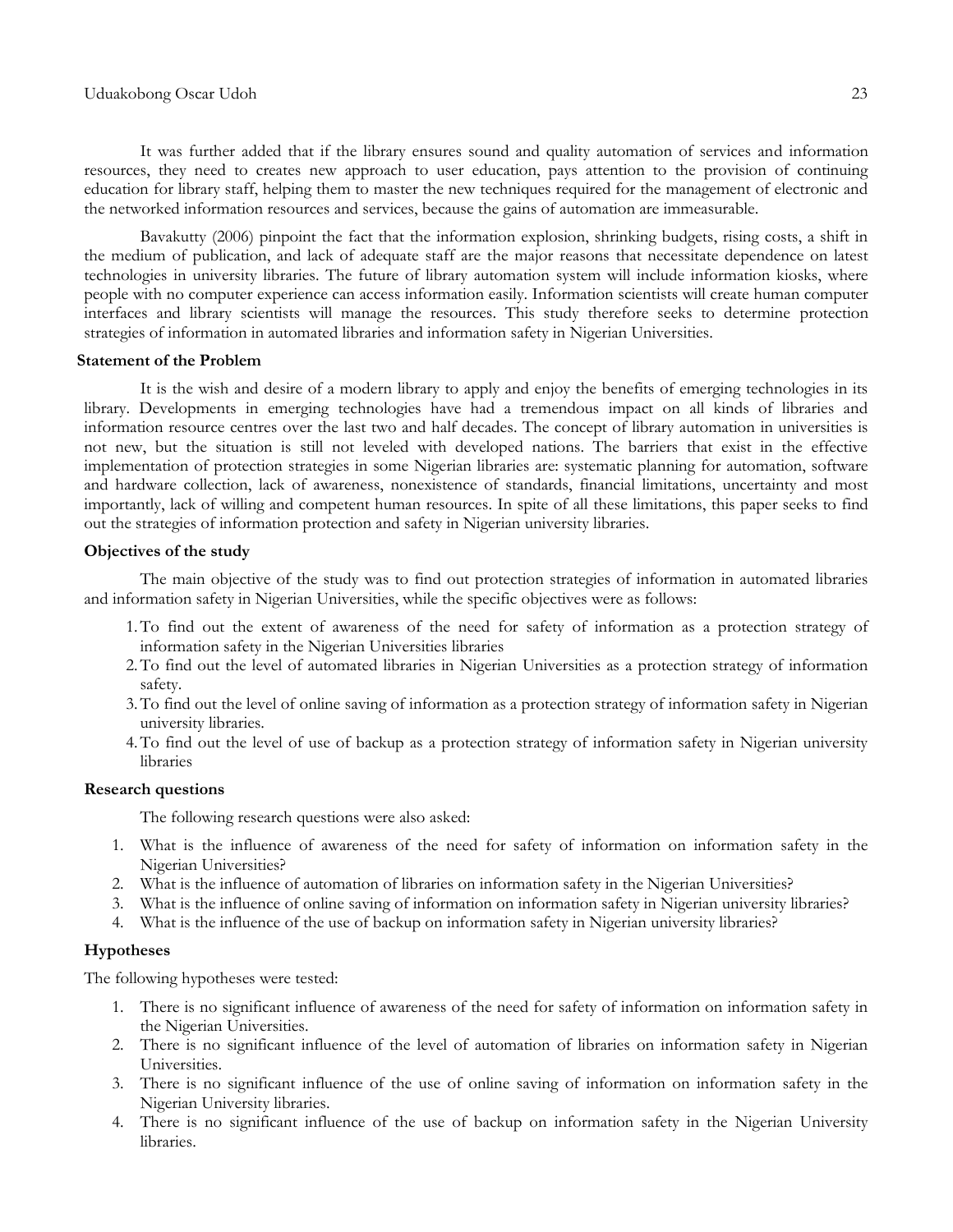#### **Literature Review**

### **Awareness of the Need for Safety of Information as protection strategy**

Automation or computerization is an important application of ICT in libraries. It facilitates speedy library operations, services, and access to delivery of information. According to Cholin (2005), libraries in developed countries computerized their operations two decades ago, they can boast of information protection and strategies. However, the pace of ICT applications in libraries in developing countries has been very slow. Some librarians are reluctant to introduce automation, fearing that it would minimize their role. Malik (2005) considers that software is the most important component of the automation process. Due to limited financial resources and lack of guidance, some University libraries face difficulties in selecting or developing suitable software to meet their needs. Haider (2006) writes that proper awareness of current software is rarely available to university libraries.

Studies conducted by Hopkinson (2000), Seneviratne and Amaraweera (2003) and Vasishta (2005) provide basis to on conducive status of ICT applications in the libraries of developing countries. International agencies and organizations like the Asia Foundation, government of the Netherlands, International Development Research Centre of Canada, United States Agency for International Development, and World Health Organization (WHO) have played an important role in library development in some countries, these organizations have contributed to computer equipment, software preparation, networking, training of librarians, and curriculum development, with intention to provide better situation for information protection

According to Davarpanah (2001), the application and accessibility of IT facilitates the free flow of information, creative expression and effective management. Libraries are using the Information Technology in general to automate a wide range of administrative and technical process, build databases, networks and provide better services to their users. The use of IT has become imperative for the efficient management of modern libraries as library Automation is one of the major applications of IT in libraries. It has helped to change the libraries In-house activities (Acquisition, Cataloguing, Indexing, Serial control, Circulation etc.) from manual system to automation. In 1980s, most of the libraries computerized their in-house activities. Recently, libraries have to implement increasingly complex solutions that involve distributed networking and access to remote information resources. The use of IT in libraries has tremendously increased due to its enhanced user satisfaction, cost effectiveness, faster and simpler programs, rapid communicative interaction, easier operational procedures and information safety.

Effective use of IT in libraries increase efficiency in operations, eliminates excessive errors repetitive nature of works, improves the quality and range of services, facilities easy and wider access to all kinds of information sources, facilitates faster information communication, increase moral and motivation of library staff, facilitates cooperation and resource sharing, save time, space, improves productivity and image of library. The electronic resources that are available in libraries are an outcome of the advances in both computer technologies, including information storage and delivery mechanism, and software providing user friendly interfaces. Cholin (2005) opine that in most of the libraries in the western countries, Online Public Access Catalogues (OPAC) have almost replaced card catalogues, offering enhanced search capabilities for accessing the collection of library. Many libraries also provide a web interface to their library and information system, often including direct links of electronic journals, books and internet resources, these combine to produce webbed locks for information protection if librarians are aware of these strategies.

#### **Process of Saving Information Online in Libraries as protection strategy**

Jayaprakash and Balasubramani, (2011) note that most of the libraries, in initial stage of their computerization, assign priorities on library house-keeping activities, as these activities are most rudimentary to make the foundation of automation stronger and the success of other advanced services depends heavily upon these activities. In contrast, Amekuedee (2005) argues that the cataloguing operation is the first library housekeeping operations to be automated when a library decides to automate. Circulation control is one of the most widely automated library housekeeping operations, and it is often the first and simplest activity to be automated in a given library Mutala (2012) states that cataloguing and acquisition are the two modules which are labour intensive. In addition, cataloguing forms the foundation of any bibliographic record, while acquisitions require highly accurate records for purchasing purposes. As a result, the two must be prioritized when automating a library. Given these diverse opinions librarians should be cognizant and plain with their priority concerns and reasons for automating, as this would help them opt for or design a system that supports their priority operations and make an effective use of frequently scarce funding.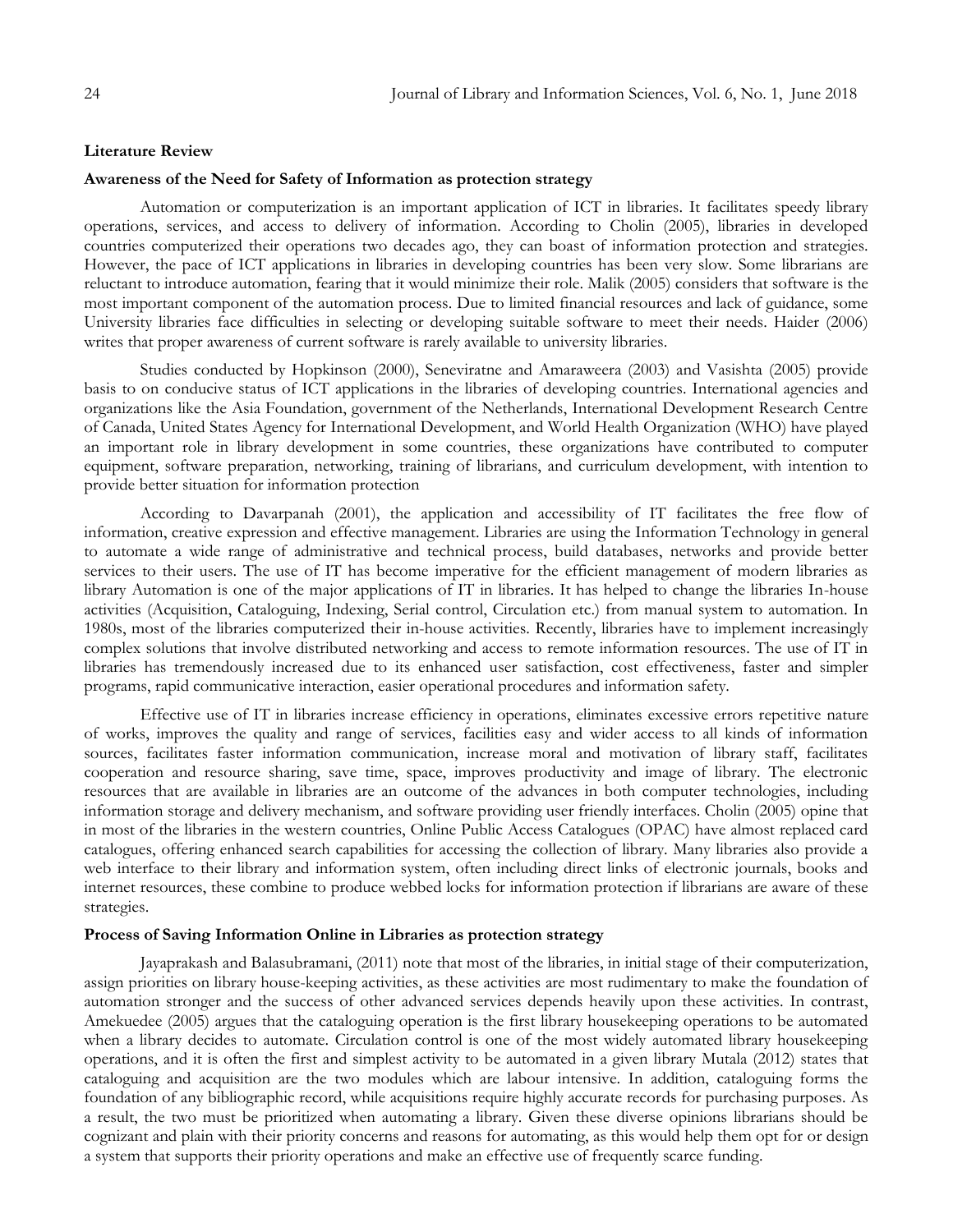#### Uduakobong Oscar Udoh 25

Library services are divided into two categories: library housekeeping routines and information retrieval. Housekeeping routines include acquisition, cataloguing, circulation and serials control. All housekeeping operations such as; acquisition, cataloguing, circulation, and serial control of the library can be automated (Bhanja and Barik, 2009). Automation can be applied profitably in the following library housekeeping operations; acquisition, classification, cataloguing, stock-taking, serial control and circulation (Rajput and Gautam 2010). However Neelakandan et al., (2010) observe that the most commonly known housekeeping operations which can be automated are acquisition, serials management, cataloguing and circulation.

In order to improve efficiency of library housekeeping operations, Veer (2010) note that library should be automated in the following manners; automated acquisition system, automated cataloguing system, automated circulation system and automated serial control system. Acquisition of library materials is an essential library task which can be computerized. Selection of material, bibliographic verification, ordering, budgeting and file management in the acquisition process can be computerized, which every process is chosen by any library, what is paramount is the protection of the information.

# **External Storage Device and Information Safety in Library as a protection strategy**

A storage device is anything that is used to store computer data in automated libraries which are: Floppy disks, hard disks, optical disks, CDs and magnetic tapes are all types of storage device (Lynne, 2001). Physical storage refers to how data are actually kept on the storage disk.

Harder (2003) asserts that hard drive or hard disk storage provides faster access to files than a diskette in automated libraries. A hard drive is the storage area within the computer itself, where megabytes of space are available to store bits of information. Also known as a hard disk, a hard disk platter is a flat, rigid disk made of aluminium or glass and coated with a magnetic oxide. A hard disk consists of one or more platters and their read-write heads. A read-write head is the device that reads the data from the disk platter into the computer. It also records (or "writes") data onto the platters. Hard disk platters in microcomputers are typically 3½ inches (about 10 centimetres) in diameter: the same size as the circular mylar disk in a diskette. However, the storage capacity of a hard disk far exceeds that of a floppy disk. Also, the access time of a hard disk is significantly faster than a diskette. Unlike diskettes, which begin to rotate when one requests data, hard disks are continually in motion, so there is no delay as the disk spins up to speed. Like diskettes, hard disks provide random access to files by positioning the read-write head over the sector that contains the requested data.

According to Barbara (2006), there are three types of optical disks that can be used in automated libraries.

- CD-ROM"s are the most popular type of optical storage. CD-ROM stands for Compact Disc Read Only Memory. A computer CD-ROM disk, like its audio counterpart, contains data that has been stamped on the disk surface as a series of pits. To read the data on a CD-ROM an optical read head distinguishes the patterns of pits that represent bytes. CD-ROM disks provide tremendous storage capacity. CD-ROMs usually come with data already written onto them. These days most applications software is provided on CD-ROM.
- It is now possible for computer users to write data to an optical disk. These are known as WORM disks, which stands for 'Write Once Read Many'. A single CD holds up to 680 megabytes, equivalent to over 300,000 pages of text in character format, and these disks are quite durable. These CDs are know as CD re-recordable (CD-R). There are other types of WORM disks, although there is no standard for these.
- There is a third type of optical disk which can be erased and use to rewrite new information. These are sometimes known as EO (erasable optical) disks and CD-RW (CD rewritable) (Kimber and Richard, 1996).

### **Research Methodology**

The study adopted a survey design strategy since the expected population was, over 1000. This targeted population was all librarians in academic libraries who were expected to attend the 55th Nigerian Library Association Conference and Annual General meeting in Lagos. The instrument used was questionnaire tagged "protection strategies of information in automated libraries questionnaire (PSIALISNUQ)" the validity of the instrument was done by experts in test and measurement Department of University of Uyo. The reliability co- efficient was 0.87 derived from administration of the instrument to 20 respondents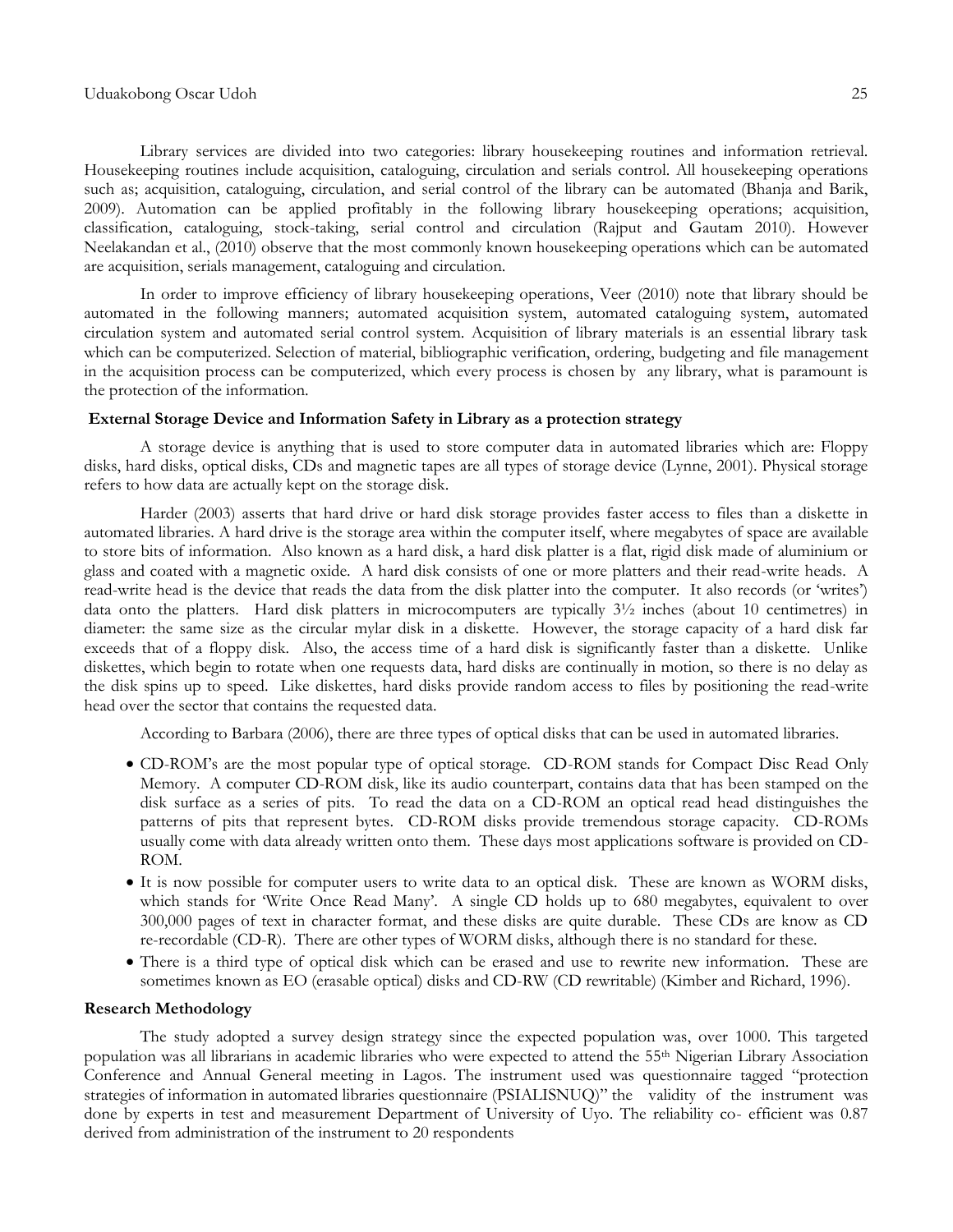These instruments were then administered randomly to 400 librarians in the conference hall. Two research assistants who helped, in addition to the researcher were able to collect 383 questionnaires representing 96 percentage returns. Descriptive statistics (mean and standard deviation) were used to answer the research questions while T- test analysis was used to test hypothesis at 0.05 alpha levels.

| S/N              | Names of institution                       | Number returned |
|------------------|--------------------------------------------|-----------------|
| 1.               | Abia State University, Abia                | 13              |
| 2.               | Adamawa University Ille-Ife                | $\overline{3}$  |
| $\overline{3}$ . | Afe Babalola University, Ekiti             | 11              |
| $\overline{4}$   | Akwa Ibom State University, Ikot Akpaden   | $\overline{4}$  |
| 5.               | America University of Nigeria, Adamawa     | 8               |
| 6.               | Babcock State University, Ogun State       | 13              |
| 7.               | Bayero University kano                     | 3               |
| 8.               | Benue State University, Benue              | 8               |
| 9.               | CETEP City University, Lagos               | 5               |
| 10.              | Coledge of Education, Afaha Nsit           | 5               |
| 11.              | Federal University of Ondo                 | 11              |
| 12.              | Federal University of Technology, Akure    | 13              |
| 13.              | Landmark University, Kawra                 | 5               |
| 14.              | National Open University of Nigeria Lagos  | 11              |
| 15.              | University of Benin, Benin City            | 13              |
| 16.              | University of Calabar, Calabar             | 11              |
| 17.              | University of Ibadan, Ibadan               | 19              |
| 18.              | University of Lagos                        | 39              |
| 19.              | University of Maiduguri, Maiduguri         | 11              |
| 20               | University of Nigeria, Nsukka              | 28              |
| 21.              | University of Port Harcourt, Port Harcourt | 22              |
| 22.              | TOTAL                                      | 256             |

**Table 1 Sample frame of the respondents from universities**

# **Table 2**

# **Sample frame of the respondents from polytechnics and colleges of education**

| S/N            | <b>Names</b>                               | <b>Numbers</b> |
|----------------|--------------------------------------------|----------------|
| $\mathbf{1}$   | Adevemi College of Education, Ondo         | 5              |
| $\overline{2}$ | Auchi Polytechnic, Edo State               | 5              |
| 3              | College of Education, Agbor                | $\overline{2}$ |
| $\overline{4}$ | College of Education, Ikere, Ekiti State   | 5              |
| 5              | College of Education, Warri                | 3              |
| 6              | Delta State Polytechnic                    | 5              |
| 7              | Emmanuel College of Education, Oyo         | 7              |
| 8              | Federal College of Education, Abeokuta     | 5              |
| 9              | Federal College of Education (Special) Oyo |                |
| 10             | Federal College of Education Zaria         | $\overline{2}$ |
| 11             | Federal Polytechnic Ede                    | 7              |
| 12             | Federal Polytechnic Ida                    | 3              |
| 12             | Federal Polytechnic Ilaro                  | 5              |
| 13             | Federal Polytechnic Nassarawa              | 5              |
| 14             | Federal Polytechnic Nekede                 | 4              |
| 15             | Federal Polytechnic Mubi                   | 2              |
| 16             | Federal Polytechnic Offa                   | 3              |
| 17             | Federal Polytechnic Oko                    | 8              |
| 18             | Lagos State Polytechnic                    | 9              |
| 19             | Niger State College of Education Minna     | 3              |
| 20             | Nasarawa State Polytechnic Lafia           | 3              |
| 21             | Imo State Polytechnic                      | 5              |
| 22             | Osun State Polytechnic                     | 8              |
| 23             | The Polytechnic Ibadan                     | 11             |
| 24             | Rufus Giwa Polytechnic, Owo                | 5              |
|                | <b>TOTAL</b>                               | 127            |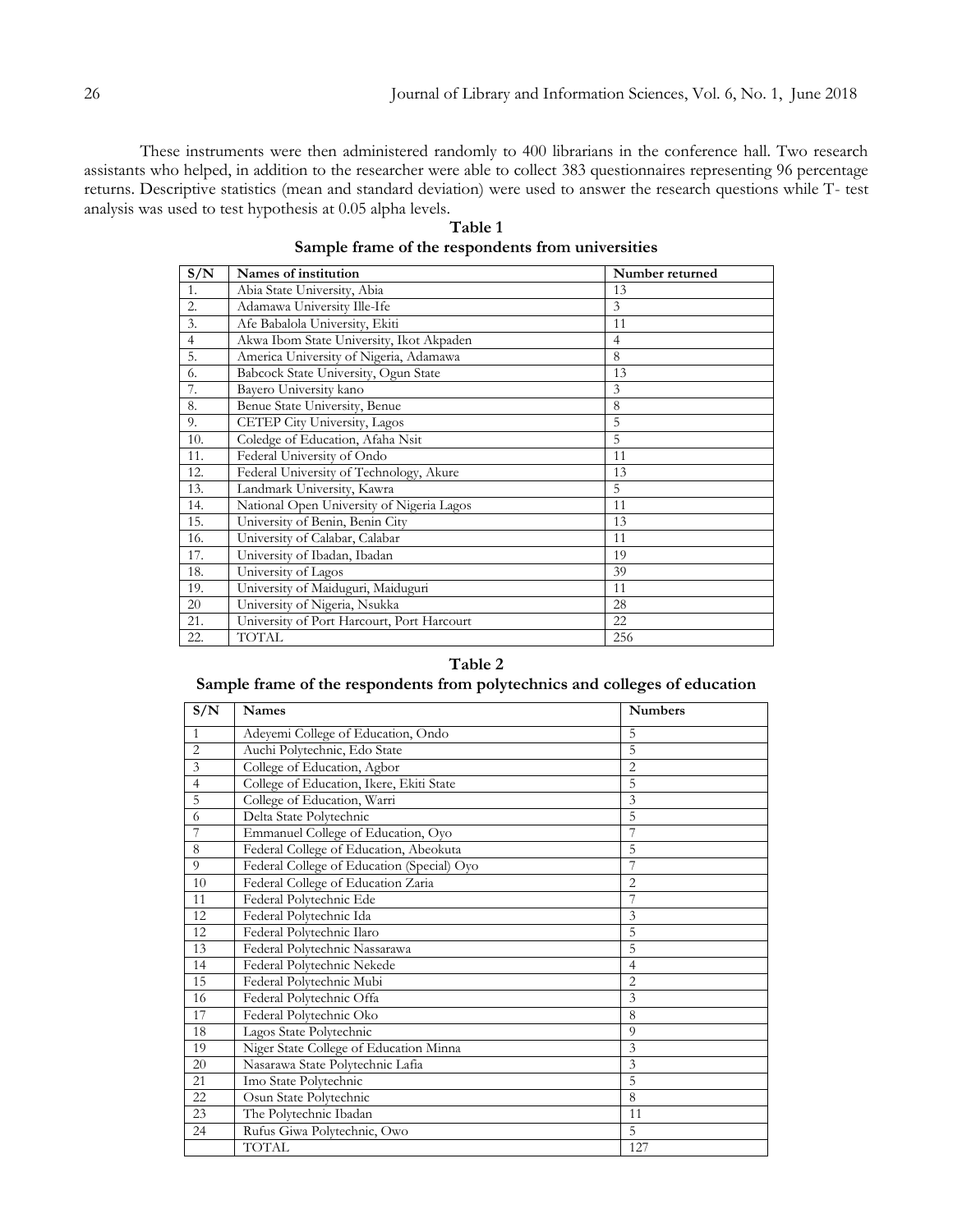# **Analysis of results and discussion**

# **Question 1**

What is the influence of awareness of the need for safety of information on information safety in the Nigerian Universities libraries? Table 3 was used to answer the research question.

# **Table 3: Descriptive analysis of the influence of awareness of the need for safety of information on information safety in the Nigerian Universities libraries**

| Awareness                   |     |       | SD   | Remark |
|-----------------------------|-----|-------|------|--------|
| High                        | 242 | 15.04 | 1.37 |        |
| Remarkable Difference       |     |       |      |        |
| $_{\text{Low}}$             | 141 | 13.57 | 1.32 |        |
| <b>Source: Field Survey</b> |     |       |      |        |

The result in table 3 shows the influence of awareness of the need for safety of information on information safety in the Nigerian Universities. More people (242) affirmed high awareness of the need for safety of information with higher mean level (15.04) of information safety than their counterparts identified with low (141) awareness of the need for safety of information with lower mean level (13.57) of information safety. The result therefore means that there is remarkable influence of awareness of the need for safety of information on information safety in the Nigerian Universities.

# **Research Question 2**

What is the influence of automation of libraries on information safety in Nigerian Universities? Table 4 was used to answer the research question.

# **Table 4: Descriptive analysis of the influence of automation of libraries on protection strategy for information safety in Nigerian Universities**

| <b>Automation of Libraries</b> |     |       | SD   | <b>Remark</b>            |
|--------------------------------|-----|-------|------|--------------------------|
| None                           | 206 | 13.74 | 1.25 |                          |
| Partial                        | 129 | 15.00 | 1.30 | Remarkable<br>Difference |
| Fully                          | 48  | 16.48 | 0.50 |                          |

# **Source: Field Survey**

The result in Table 4 shows the influence of automation of libraries in Nigerian Universities on protection strategy for information safety. Most (206) people affirmed none existence of automation of libraries in Nigerian Universities with lowest mean level (13.74) of information safety. (129) people affirmed partial level of automation of libraries in Nigerian Universities with little level of information safety (15.00) while (48) people affirmed full influence of automation of libraries in Nigerian Universities with highest level of information safety (16.48). The result therefore means that there is remarkble influence of automation of libraries in Nigerian Universities on information safety.

### **Research Question 3**

What is the influence of online saving of information on information safety in Nigerian university libraries?

# Table 5 was used to answer the research question.

**Table 5: Descriptive analysis of the influence of online saving of information on information safety in Nigerian university libraries**

| <b>Online Saving</b>        |     |       |      | Remark |
|-----------------------------|-----|-------|------|--------|
| High                        | 88  | 15.75 | 0.95 |        |
| Remarkable Difference       |     |       |      |        |
| $_{\text{Low}}$             | 295 | 14.13 | 1.46 |        |
| <b>Source: Field Survey</b> |     |       |      |        |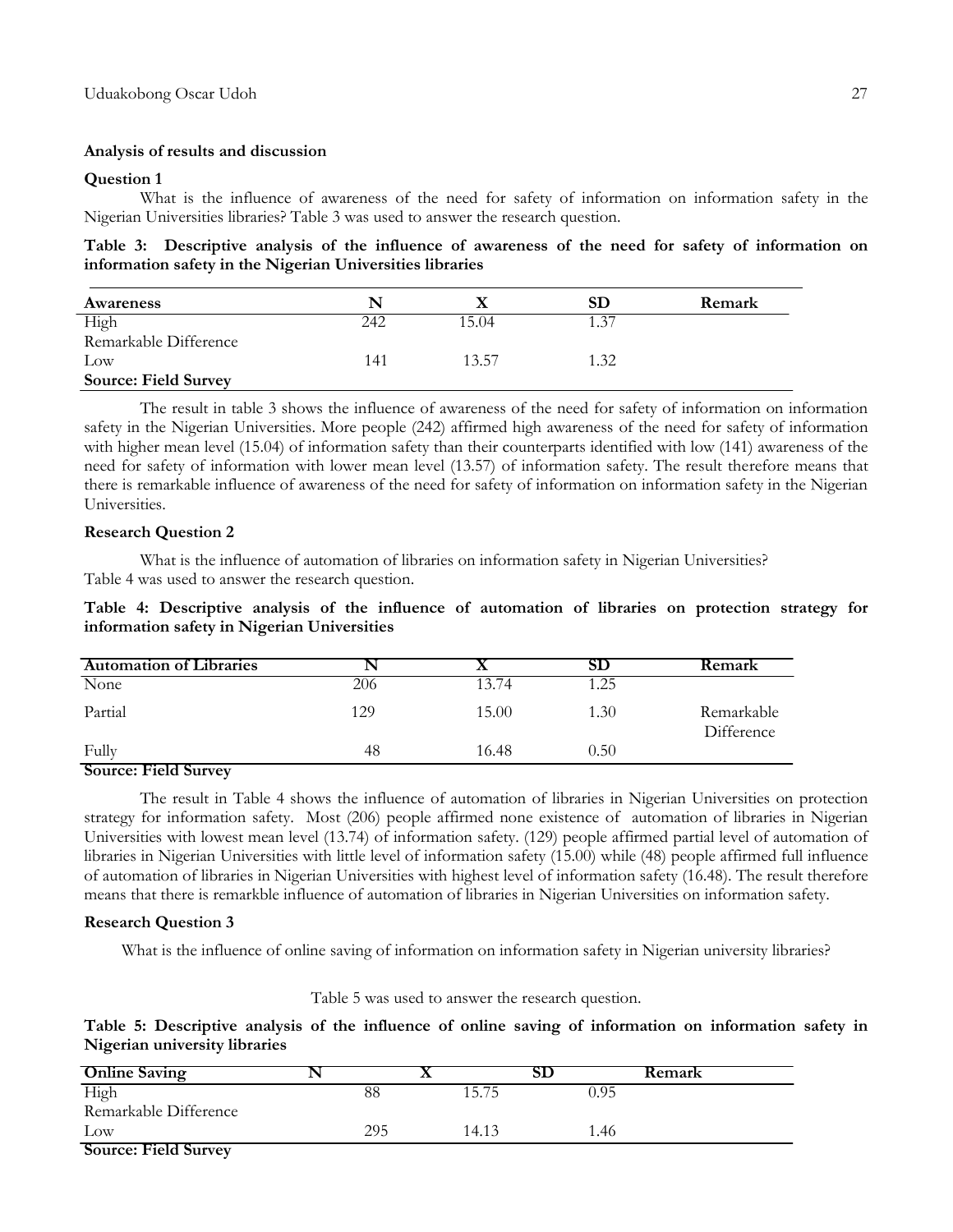The result in Table 5 shows the influence of online saving of information on protection strategy on information safety in Nigerian university libraries. Few respondents were identified with high level of online saving of information having higher mean level (15.75) of information safety, while most (295) respondents were of low online saving of information having lower mean level (14.13) of information safety. The result therefore means that there is remarkble influence of online saving of information on information safety in Nigerian university libraries.

### **Research Question 4**

What is the influence of the use of backup on information safety in Nigerian university libraries? Table 6 was used to answer the research question.

|           | Table 6: Descriptive analysis of influence of the use of backup on information safety in Nigerian university |  |  |  |
|-----------|--------------------------------------------------------------------------------------------------------------|--|--|--|
| libraries |                                                                                                              |  |  |  |

| <b>Backup utilisation</b>   |     |       |      |      | <b>Remark</b> |
|-----------------------------|-----|-------|------|------|---------------|
| High                        | 173 | 15.08 | 1.31 |      |               |
| Remarkable Difference       |     |       |      |      |               |
| Low                         | 210 | 14.02 |      | 1.53 |               |
| <b>Source: Field Survey</b> |     |       |      |      |               |

The result in Table 6 shows the influence of the use of backup on information safety in Nigerian university libraries. Less people (173) affirmed high use of backup as a protection strategy with higher mean level (15.08) of information safety, while more respondents (210) were of low backup utilisation with lower mean level (14.02) of information safety. The result therefore means that there is remarkable influence of the use of backup on protection strategy on information safety in Nigerian university libraries.

# **Hypotheses testing**

### **Hypothesis One**

There is no significant influence of awareness of the need for safety of information on information safety in the Nigerian Universities. In order to test the hypothesis, independent t-test analysis was used in comparing the mean scores of the two independent groups (see Table 7).

|                                                  | Table 7: Independent t-test analysis of the influence of awareness of the need for safety of information on |
|--------------------------------------------------|-------------------------------------------------------------------------------------------------------------|
| information safety in the Nigerian Universities. |                                                                                                             |

| Variable<br>High                                                  | N<br>242 | 15.04 | <b>SD</b><br>1 37 |          |  |  |  |
|-------------------------------------------------------------------|----------|-------|-------------------|----------|--|--|--|
|                                                                   |          |       |                   | $10.31*$ |  |  |  |
| $_{\text{Low}}$                                                   | 141      | 13.57 | 1.32              |          |  |  |  |
| *Significant at 0.05 level; $df = 381$ ; critical t-value = 1.960 |          |       |                   |          |  |  |  |

As shown in Table 7, the calculated t-value is 10.31. This value was tested for significance at 0.05 level with 381 degree of freedom. The obtained t-value (10.31) is greater than the critical t-value (1.960).

Hence, the result was significant. The result therefore means that there is significant influence of awareness of the need for safety of information on information safety in the Nigerian Universities. The result therefore was in agreement with the research findings of Haider (2006) who wrote that proper awareness of current software is rarely available to university libraries.

The result of the findings was also in line with the findings of Malik (2005) who considered software as the most important component of the automation process. The significance of the result caused the null hypotheses to be rejected while the alternative one was accepted.

# **Hypothesis Two**

The null hypothesis states that there is no significant influence of the level of automation of libraries on information safety in Nigerian Universities. In order to test the hypothesis, one-way analysis of variance was used to analyze the data in order to determine the influence of the level of automation of libraries on information safety in Nigerian Universities (see Table 8).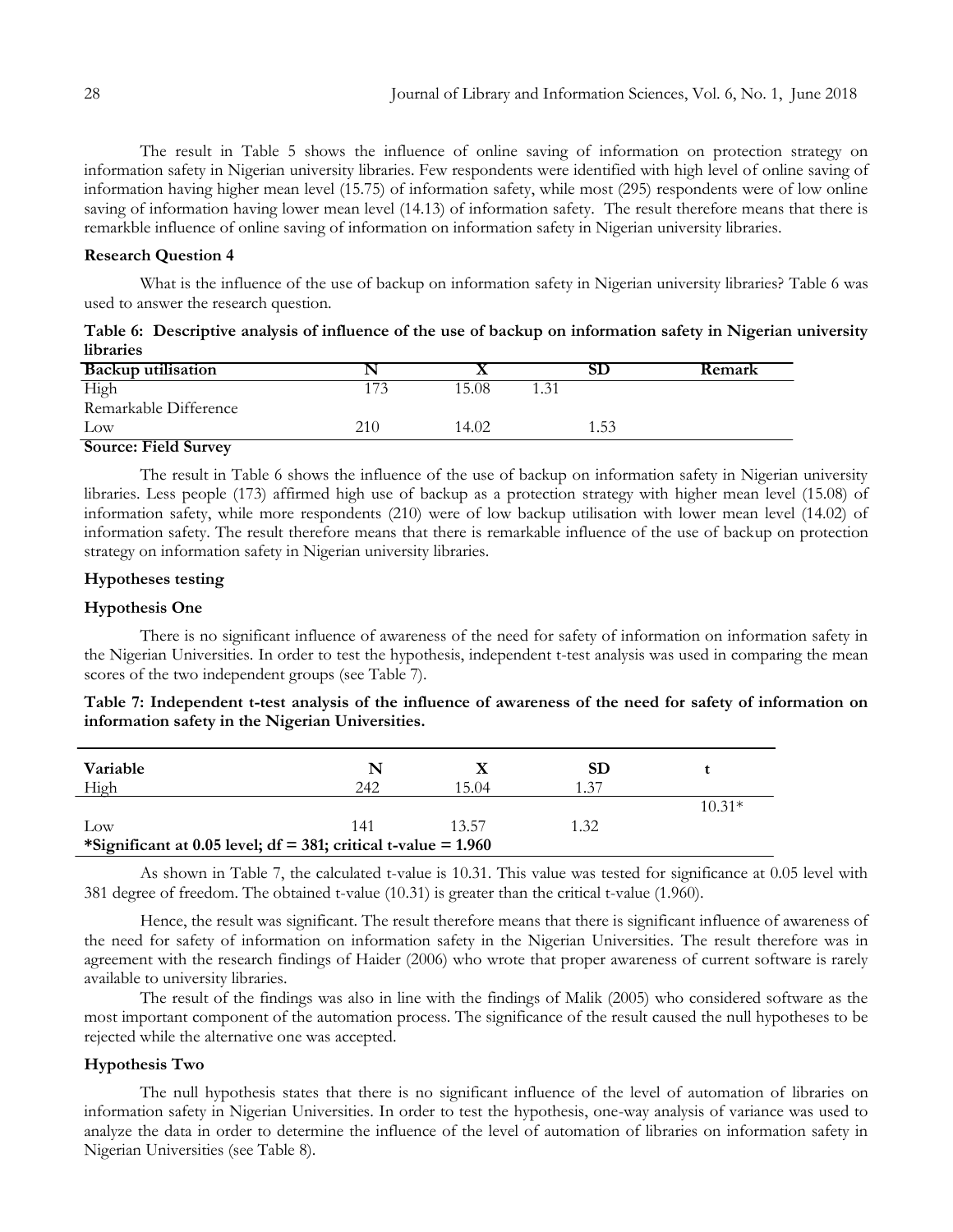| Groups       | N               | $\bf{X}$ | <b>SD</b> |
|--------------|-----------------|----------|-----------|
| None         | 206             | 1.45     | 0.50      |
| Partial      | 129             | 1.82     | 0.38      |
| Fully        | 48              | 1.90     | 0.31      |
| Total        | 383             | 1.63     | 0.48      |
| Source<br>of | <b>SS</b><br>Df | Ms       | F         |
| variance     |                 |          |           |

**Table 8. One-way analysis of variance of influence of the level of automation of libraries on information safety in Nigerian Universities.**

| Total         | 7559.90 | 179 |      |          |
|---------------|---------|-----|------|----------|
|               | 74.39   | 380 | 196  |          |
| Within group  |         |     |      |          |
|               |         |     |      | $37.54*$ |
| Between group | 14.70   | ∸   | 7.35 |          |

\*significant at  $0.05$  level;  $df = 2 \& 380$ , Critical F-value = 2.99

Table 8 Shows that the calculated F-value of (37.54) was obtained after testing for significance at 0.05 alpha level with 2 & 380 degrees of freedom. The calculated F-value (37.54) was greater than the table F-value (2.99). Hence, the result was significant, and this means that there is significant influence of the level of automation of libraries on information safety in Nigerian Universities.

### **Hypothesis Three**

There is no significant influence of the use of online saving of information on information safety in the Nigerian University libraries. In order to test the hypothesis, independent t-test analysis was used in comparing the mean scores of the two independent groups (see Table 9).

# **Table 9: Independent t-test analysis of the influence of the use of online saving of information on information safety in the Nigerian University libraries**

| Variable                                                          |     |       | SD   |         |  |  |
|-------------------------------------------------------------------|-----|-------|------|---------|--|--|
| High                                                              | 88  | 15.75 | N 95 |         |  |  |
|                                                                   |     |       |      | $9.81*$ |  |  |
| Low                                                               | 295 | 14.13 | 1.46 |         |  |  |
| *Significant at 0.05 level; $df = 381$ ; critical t-value = 1.960 |     |       |      |         |  |  |

As shown in Table 9 the calculated t-value is 9.81. This value was tested at 0.05 level with 381degree of freedom. The obtained t-value (9.81) is greater than the critical t-value (1.960). Hence, the result was significant. The result therefore means that there is significant influence of the use of online saving of information on information safety in the Nigerian University libraries. The result therefore was in agreement with the research findings of Harder (2003) who asserts that hard drive or hard disk storage provides faster access to files than a diskette in automated libraries.

He further informed that a hard drive is the storage area within the computer itself, where megabytes of space are available to store bits of information. The significance of the result caused the null hypotheses to be rejected while the alternative one was accepted.

### **Hypothesis Four**

There is no significant influence of the use of backup on information safety in the Nigerian University libraries. In order to test the hypothesis, independent t-test analysis was used in comparing the mean scores of the two independent groups (see Table 10).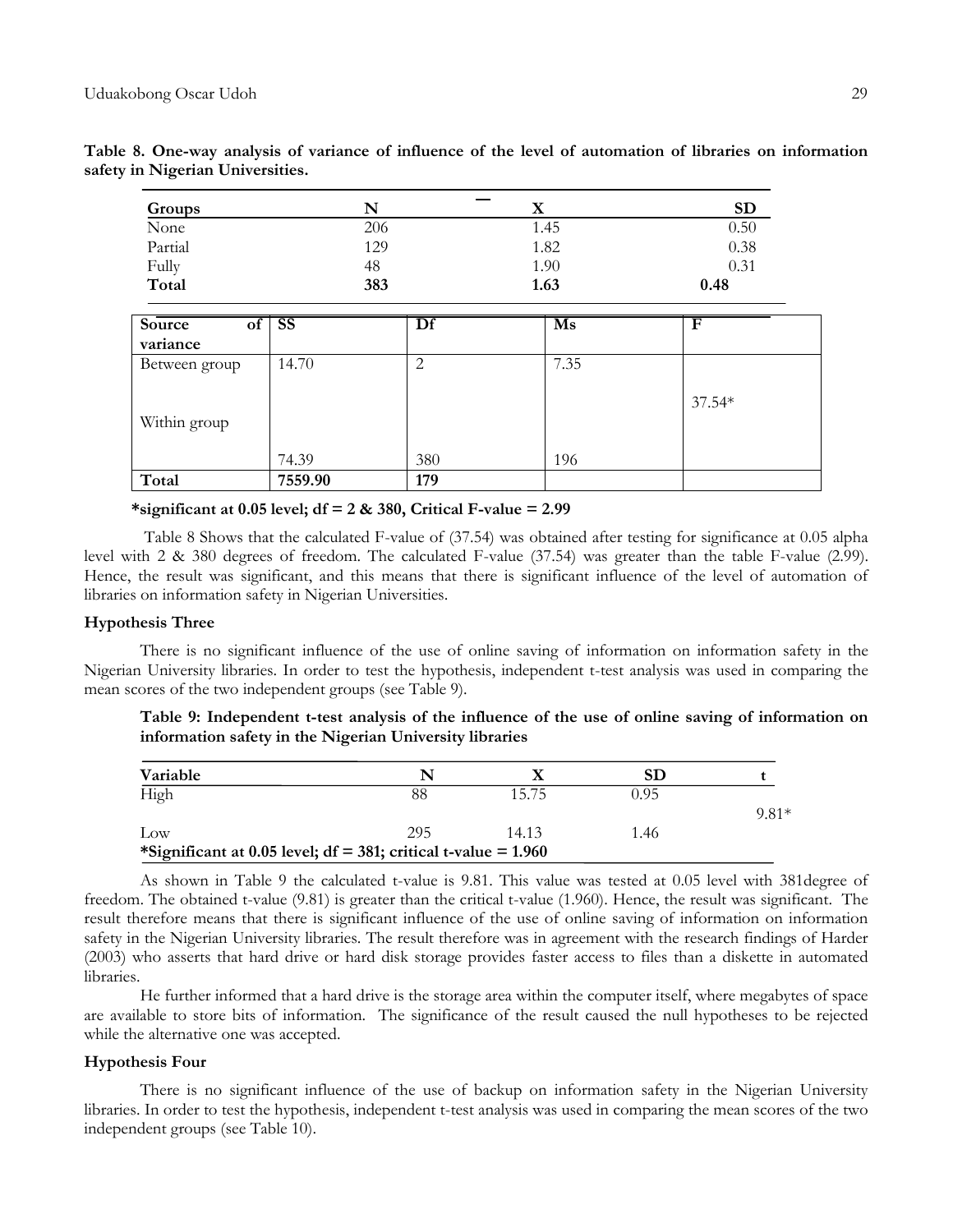| Variable                                                          |     |        | SD   |         |
|-------------------------------------------------------------------|-----|--------|------|---------|
| High                                                              |     | 15.08  | 1.31 |         |
|                                                                   |     |        |      | $7.14*$ |
| $_{\text{Low}}$                                                   | 210 | 14.023 | 1.53 |         |
| *Significant at 0.05 level; $df = 381$ ; critical t-value = 1.960 |     |        |      |         |

**Table 10: Independent t-test analysis of the influence of the use of backup on information safety in the Nigerian University libraries.**

As shown in Table 10 the calculated t-value is 7.14. This value was tested at 0.05 level with 381degree of freedom. The obtained t-value (7.14) is greater than the critical t-value (1.960). Hence, the result was significant. The result therefore means that there is significant influence of the use of backup on information safety in the Nigerian University libraries. The result therefore was in agreement with the research findings of Harder (2003) that asserted that hard drive or hard disk storage provides faster access to files than a diskette in automated libraries and that a hard drive is the storage area within the computer itself, where megabytes of space are available to store bits of information. The significance of the result caused the null hypotheses to be rejected while the alternative one was accepted.

# **Conclusions**

Based on the findings of the research work, it was deemed necessary to conclude that there are various protection strategies of information in automated libraries and incidence of information safety in Nigerian Universities. It was also concluded there is significant influence of awareness of the need for safety of information on information safety in the Nigerian Universities. There is significant influence of the level of automation of libraries on information safety in Nigerian Universities. There is significant influence of the use of online saving of information on information safety in the Nigerian University libraries. Finally, there is significant influence of the use of backup on information safety in the Nigerian University libraries.

### **Recommendations**

Based on the findings of the research, the following recommendations are deemed necessary:

- 1. Librarians should be educated on various protection strategies of information in automated libraries so that one can be sure of information safety and utilization at any point in time.
- 2. It should be ensured that online saving of information are adequately enhanced or equipped.
- 3. Utilization of backup of information should be encouraged in in order to enhance information safety in the Nigerian Universities.

### **References**

- Amekuedee, J. O. (2005) "An evaluation of library automation in some Ghanaian university libraries", The Electronic Library, 23(4): 442 – 452.
- Barbara, P. J. (2006). "Library Automation of Al-Barkaat Institute of Management Studies, Aligarh with help Alice for Window (AFW) Library Software" Indian Journal of Library and Information Science, 3(2):81-86
- Bavakutty, M. B. (2006). "Networking the Library Catalogue: Lessons from the Kwame Nkrumah University of Science and Technology Library, Kumasi, Ghana" Ghana Library Journal, 20(1):1-21.
- Bhanja, M. & Barik, N. (2009). "Library Automation: Problems and Prospect", in 10th National Convention of MANLIBNET organized by KIIT University from 22nd – 24<sup>th</sup>. Pp.11.
- Chaudry, H. U. & Salma G. Q. (2006)"Copy cataloguing in India: a point-of-view", The Electronic Library, 28(3):432 – 437
- Cholin, J. H. (2005). The use of ICTs in African public libraries: a survey of ten countries in Anglophone Africa. Oxford: INASP.
- Davarpanah, J. W. (2001) Qualitative Inquiry and Research Design: choosing Among Five Traditions. Thousand Oaks: Sage.
- Haider, D. V. (2006), "Re– engineering Library Acquisition: A Case Study" 7th Convention PLANNER INFLIBNET, Tezpur University, Assam February 18-20.
- Harder, F. L. (2003) "Triangle Research Library Network: Planning for Automating the Acquisition/Serial Control Functions" (Eds.) Automated Acquisition: Issues for the present and future, Haworth Press Inc, London